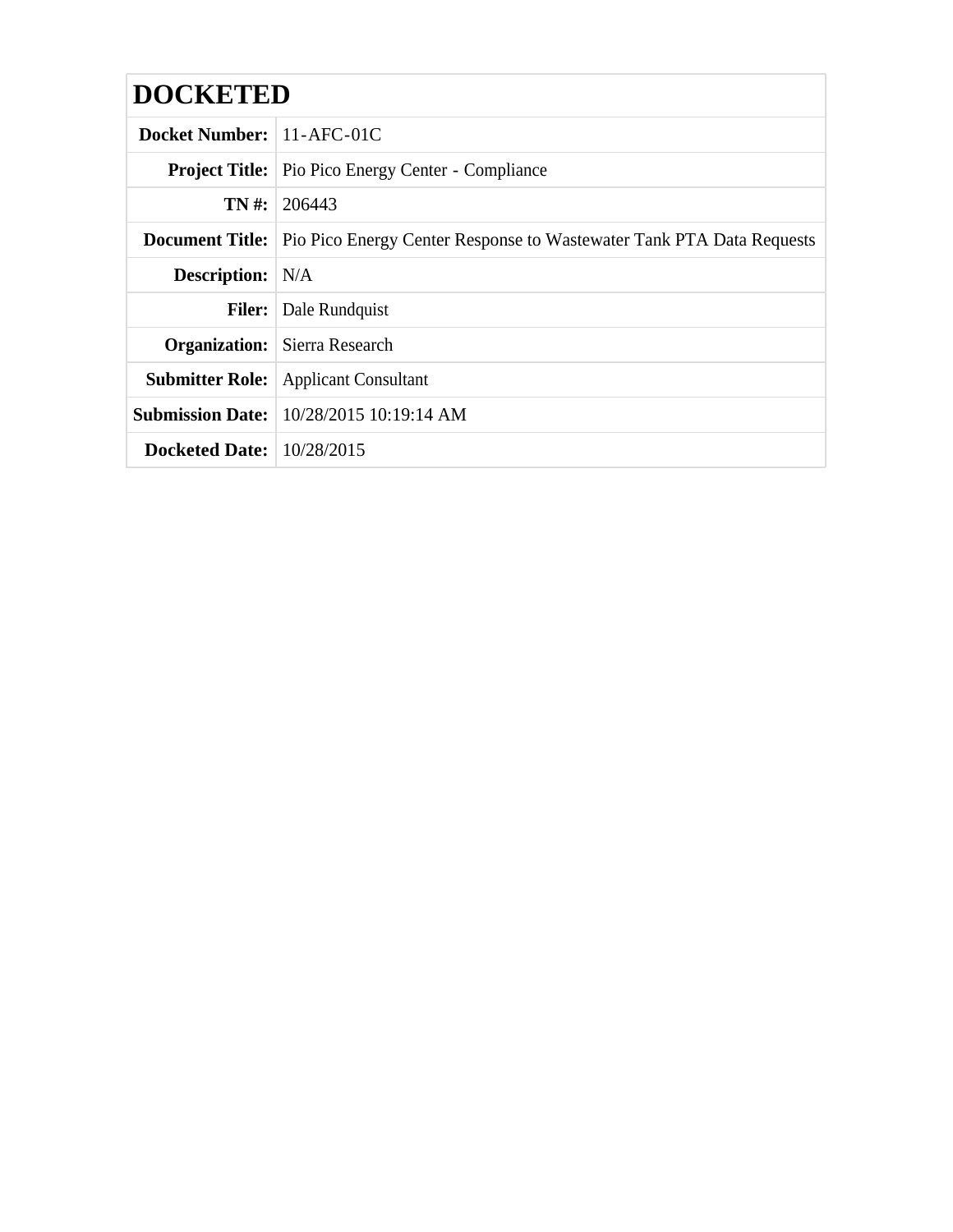October 27, 2015

Dr. Tao Jiang California Energy Commission 1516 Ninth Street Sacramento, CA 95814-5512

Subject: Pio Pico Energy Center Response to Data Request

Dear Dr. Jiang:

On July 31, 2015, a petition to amend the Commission Decision for Pio Pico Energy Center (PPEC) was filed. In an October 8, 2015 email, you requested additional information in order to complete your evaluation of the petition. Sierra Research offers the following responses on behalf of the applicant.

## **DATA REQUESTS**

*1. What is the basis for concluding that the tank dimension changes would not affect the stack plume?* 

**Response**: Building downwash is the effect that buildings have on the wind flowing over or around them. Plumes carried by the wind can be directed downward, resulting in higher impacts than would occur without the building.

The building's size and shape determines the area where downwash is a consideration. In AERMOD, this area is the "GEP 5L area of influence." The effect of building downwash on plume dispersion is included in the modeling analysis when the stack is within the area of influence; it is ignored when the stack is outside the area of influence.

AERMOD uses the Building Profile Input Program (BPIP) to determine whether or not a stack is being subjected to wake effects from a structure or structures. When a stack is outside the area of influence of a building, wake effects from that building are not included in the modeling.

Figure 1 shows the areas of influence of the waste water tank and the clarifiers in relation to the nearest stacks. The turbine stacks are well outside the areas of influence of the structures. As a result, AERMOD ignores wake effects from these structures on dispersion from the turbine stacks. Because these structures are ignored when modeling impacts from the turbine stacks, changes in the dimensions of these structures will not affect the turbine modeling results.



1801 J Street Sacramento, CA 95811 Tel: (916) 444-6666 Fax: (916) 444-8373

Ann Arbor, MI Tel: (734) 761-6666 Fax: (734) 761-6755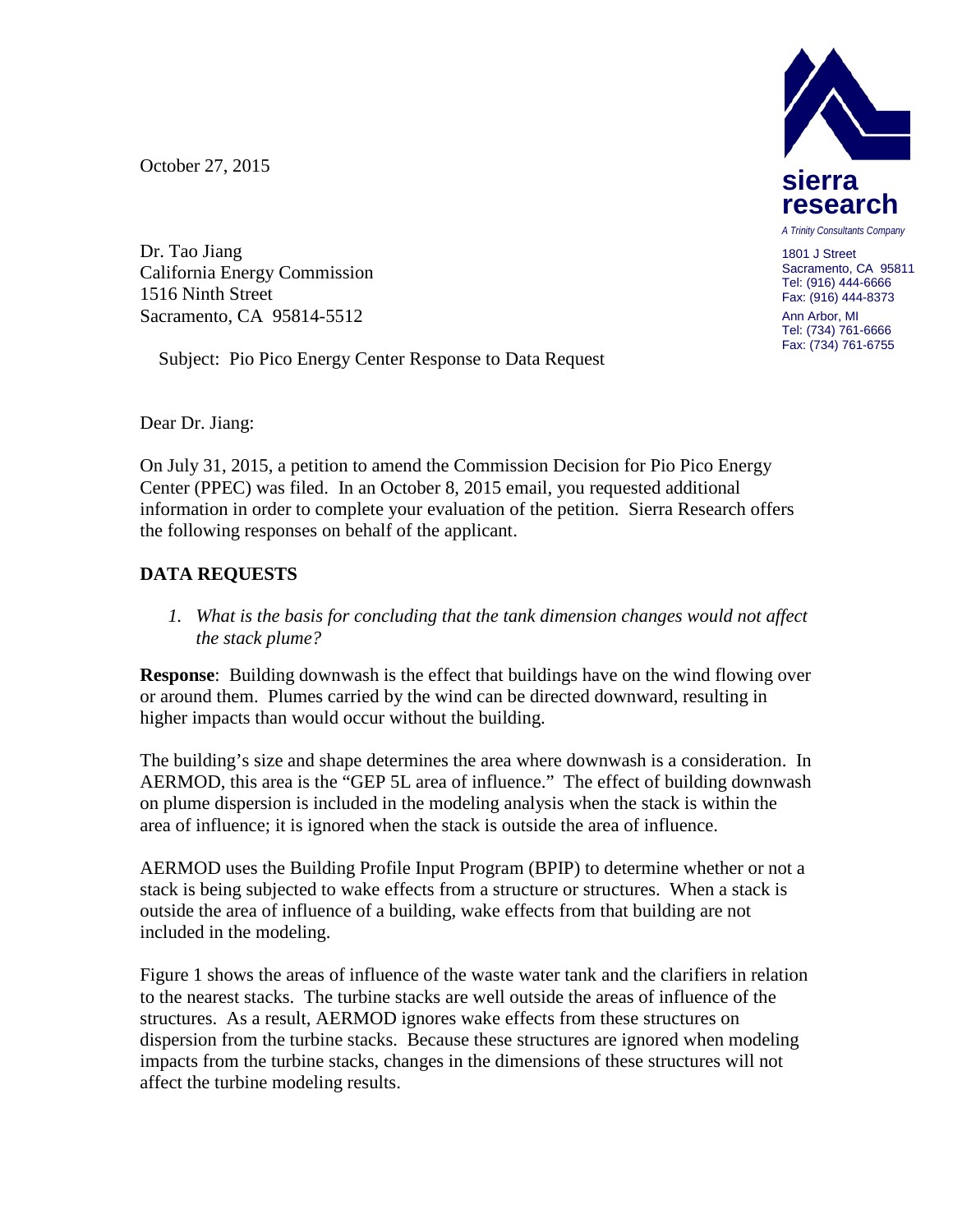

Figure 1. GEP 5L Area of Influence from Clarifiers and Water Tanks

*2. Provide documentation that the turbine stack plumes would be unaffected by the new structure(s), or please redo the plume velocity analysis including the stacks (and any updated data/structures from the table below).*

**Response**: Please see response to Data Request 1.

## *BACKGROUND*

*Building dimension parameters in the modeling file do not match those in PTA, as shown in the table below.*

| <b>Structure</b> |                                         | <b>Modeling File</b>       | <b>PTA</b>                             |
|------------------|-----------------------------------------|----------------------------|----------------------------------------|
|                  | Wastewater Treatment Building           | 161'x79'x25'<br>high       | $165' \times 80' \times 23'$ high      |
|                  | Final Wastewater Storage Tank<br>(FWST) | Not included               | $12'$ diameter $x$ 35.5' high          |
|                  | 3. Demineralized Water Tank             | 34' diameter<br>$39'$ high | Not included                           |
|                  | Clarifiers                              | Not included               | $18'$ length $x 9'$ width $x 25'$ high |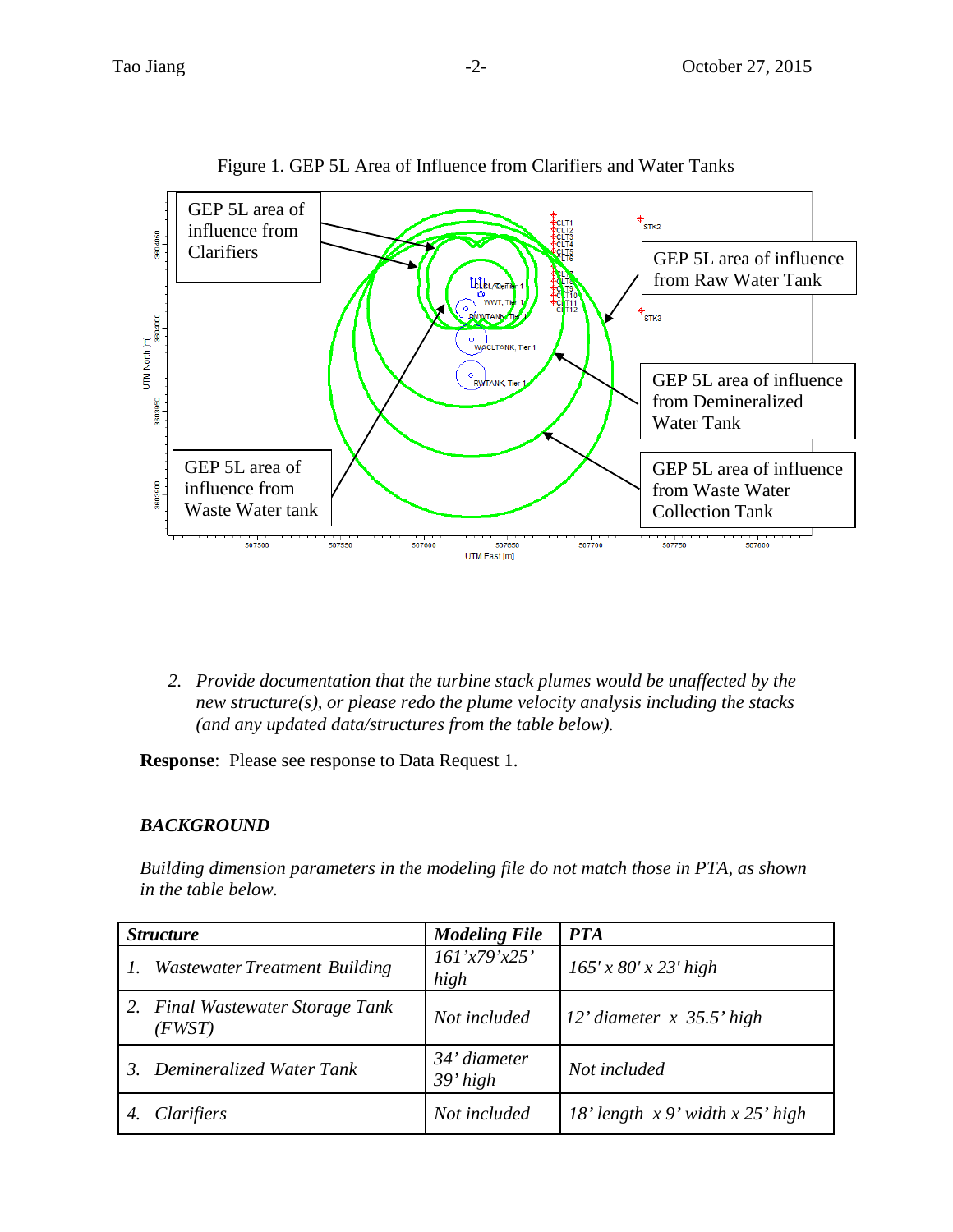## *DATA REQUESTS*

*3. Why were structures #2 and #4 excluded from the modeling analysis and why was structure #3 excluded from the petition to amend (PTA)?*

Structures #2 and #4 were excluded from the water tank PTA modeling analysis because they were not included in the original modeling analysis. They were excluded from the original modeling analysis because they are too far away from the cooling system to be included in the modeling. Current guidance is to exclude structures that are more than 5L distant from the stack, where L is the lesser of the structure height and projected width.<sup>[1](#page-3-0)</sup> For the FWST, the 5L distance is 60 feet; for the clarifiers, the 5L distance is 101 feet. The distance from the nearest element of the cooling system to either structure is greater than the 5L distance, and the structures can therefore be disregarded for modeling purposes. See Figure 1.

Structure 3 was not discussed in the PTA because the tank working capacity is not being changed from what was licensed. Because the tank height and diameter will be slightly different (even though the tank working capacity is unchanged), we modeled the new dimensions for the air modeling analysis. The correct dimensions for the demineralized water tank, as shown in the modeling files, are a 39 foot diameter and a 34 foot height.

## *4. Why are the dimensions inconsistent and which dimensions are correct?*

Only the dimensions of the wastewater treatment building are inconsistent between the modeling file and the PTA. The dimensions in the PTA are correct for that structure.

The proposed changes to the wastewater building dimensions were not modeled because the modeling focused on those changes that might increase impacts. Because the proposed Wastewater Treatment Building is shorter than previously modeled, the new dimensions will decrease, rather than increase, project impacts. The dimensions used for the modeling are the same as those used in the original permit application and the heat input PTA.

*5. Please redo the analysis using all structures and proper dimensions or explain why the modeling done to date is sufficient to describe the effect of the changes in water structures.*

The height of the Wastewater Treatment Building used in the modeling is greater than the value in the PTA. The downwash impact from the taller building that was modeled is greater than would be expected if the shorter height were used. The modeling is therefore conservative with respect to this building, and further modeling is not required.

As discussed in the response to Data Request 3, the FWST and the clarifiers are too far away from the cooling system to be included in the modeling.

<span id="page-3-0"></span> $1$ <sup>1</sup> The projected width of a structure varies with the wind direction. For the purposes of deciding which structures may be excluded from the modeling, the most conservatively projected width is used: projected width =  $[(length)<sup>2</sup> + (width)<sup>2</sup>]^{0.5}$ .